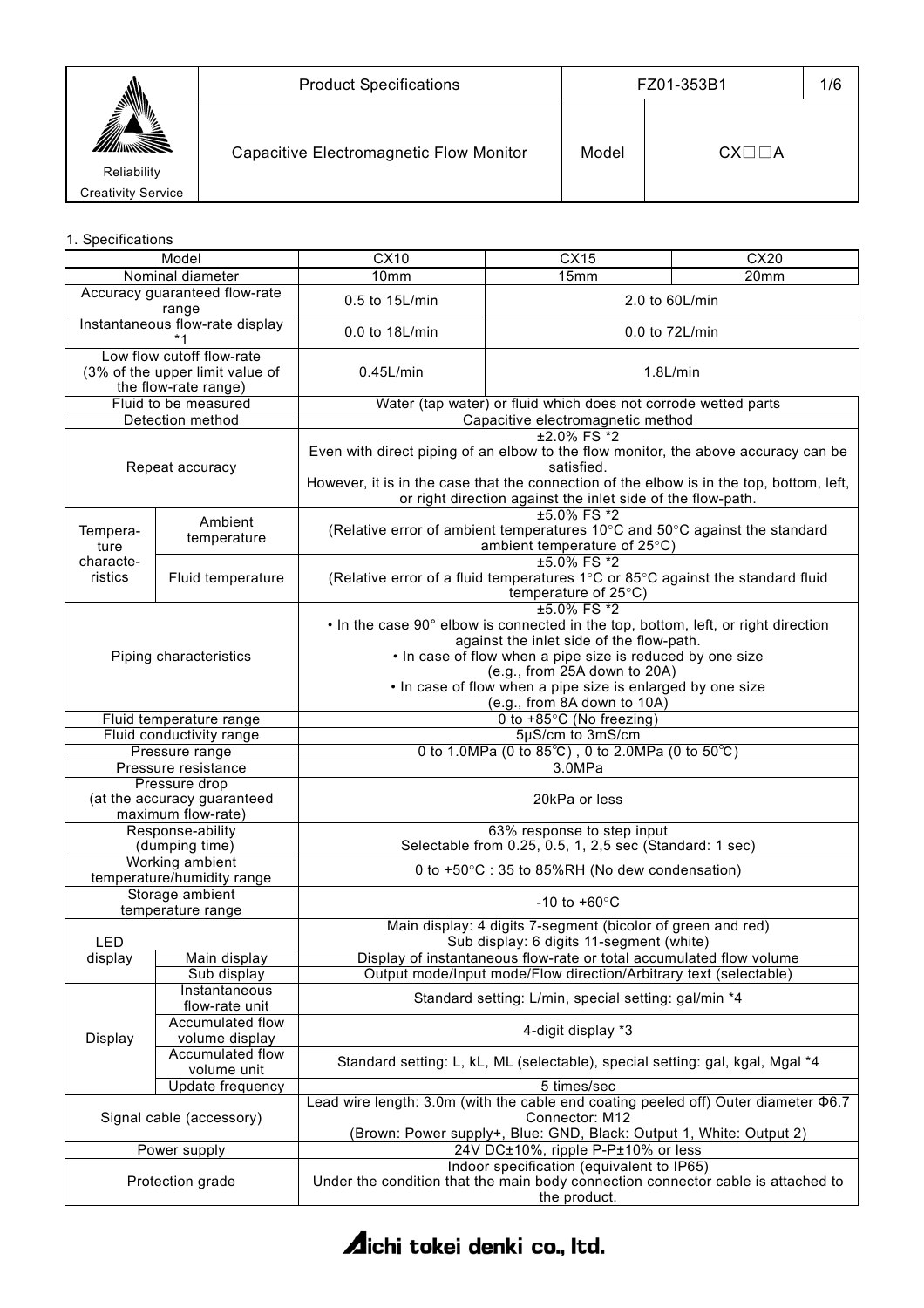|                           | <b>Product Specifications</b>           | FZ01-353B1 |                  | 2/6 |
|---------------------------|-----------------------------------------|------------|------------------|-----|
| NMI).<br>▓                | Capacitive Electromagnetic Flow Monitor | Model      | $CX \Box \Box A$ |     |
| Reliability               |                                         |            |                  |     |
| <b>Creativity Service</b> |                                         |            |                  |     |

| Model               |                                | CX10                                                                     | CX15                                                                                                      | CX20               |  |
|---------------------|--------------------------------|--------------------------------------------------------------------------|-----------------------------------------------------------------------------------------------------------|--------------------|--|
| Current consumption |                                | 65mA DC or less                                                          |                                                                                                           |                    |  |
|                     | Standard installation position |                                                                          | For horizontal piping, the installation position so that the display is horizontal<br>against the ground. |                    |  |
|                     |                                |                                                                          | (No air shall be in the fluid)                                                                            |                    |  |
|                     | Flow direction                 |                                                                          | Flow direction can be changed.                                                                            |                    |  |
|                     | Pipe connection                | Rc3/8                                                                    | Rc1/2                                                                                                     | Rc3/4              |  |
|                     | Weight                         | Approximately 460g                                                       | Approximately 490g                                                                                        | Approximately 520q |  |
|                     | Main body casing               | <b>PPS</b>                                                               |                                                                                                           |                    |  |
|                     | Flow path                      |                                                                          |                                                                                                           |                    |  |
| Wetted part         | Connection                     |                                                                          | <b>CAC804</b>                                                                                             |                    |  |
| materials * 5       | O-ring                         |                                                                          |                                                                                                           |                    |  |
|                     | Measuring tube                 |                                                                          | <b>FKM</b>                                                                                                |                    |  |
|                     | qasket                         |                                                                          |                                                                                                           |                    |  |
|                     | <b>Others</b>                  | CE Marking product, RoHS directive compliant                             |                                                                                                           |                    |  |
| Option              |                                | Installation bracket                                                     |                                                                                                           |                    |  |
| Service life        |                                | 5 years (under the following conditions)                                 |                                                                                                           |                    |  |
|                     |                                |                                                                          | • Ambient temperature: 40°C, fluid temperature: 40°C,                                                     |                    |  |
|                     |                                |                                                                          | Ambient humidity: 63 to 67%RH                                                                             |                    |  |
|                     |                                | • Accumulated failure rate in 5 years 10% or less (confidence level 60%) |                                                                                                           |                    |  |

\*1. 0.0L/min to not more than 110% of the accuracy guaranteed flow-rate range···Characters lights More than 110% of the accuracy guaranteed flow-rate range to not more than 120% ···Characters blinks More than 120% of the accuracy guaranteed flow-rate range  $\cdots$ Excessive flow error (E007) is indicated

- \*2. Conditions: Piping condition (Upstream side straight pipe length: 5D, downstream side: 0), Water temperature: 25±5°C, Conductivity: 200μS/cm, Response time: 1sec, Average value of measurement for 240 sec
- \*3. When the accumulated flow volume exceeds the maximum accumulated flow volume, accumulation stops and the upper limit value is held until it is reset.
- \*4. gal (Indication in US liquid amount gallon): 1gal = approx. 3.785L
- \*5. Material symbols
	- PPS Polyphenylene Sulfide resin
	- CAC804 Bronze casting
	- FKM Fluoro Rubber

## 2. Output specifications

#### 2-1. Output 1 (contact output)

## 1) Output format

| NPN output<br>Item       |                           | <b>PNP</b> output            |  |
|--------------------------|---------------------------|------------------------------|--|
| Format                   | NPN transistor output     | <b>PNP</b> transistor output |  |
| Rating                   | 30V DC, 50mA or less      | 30V DC, 50mA or less         |  |
| ON-time residual voltage | 2.0V or less              | 2.4V or less                 |  |
| Short-circuit protection | Yes                       |                              |  |
| (overcurrent protection) |                           |                              |  |
| Output format            | N.O. (initial value)/N.C. |                              |  |
| Update interval          | 100ms                     |                              |  |

2) Output mode

① Level judgment mode

 In this mode, the switch output is triggered by judging if the instantaneous flow-rate is larger or smaller than the set level judgment value.

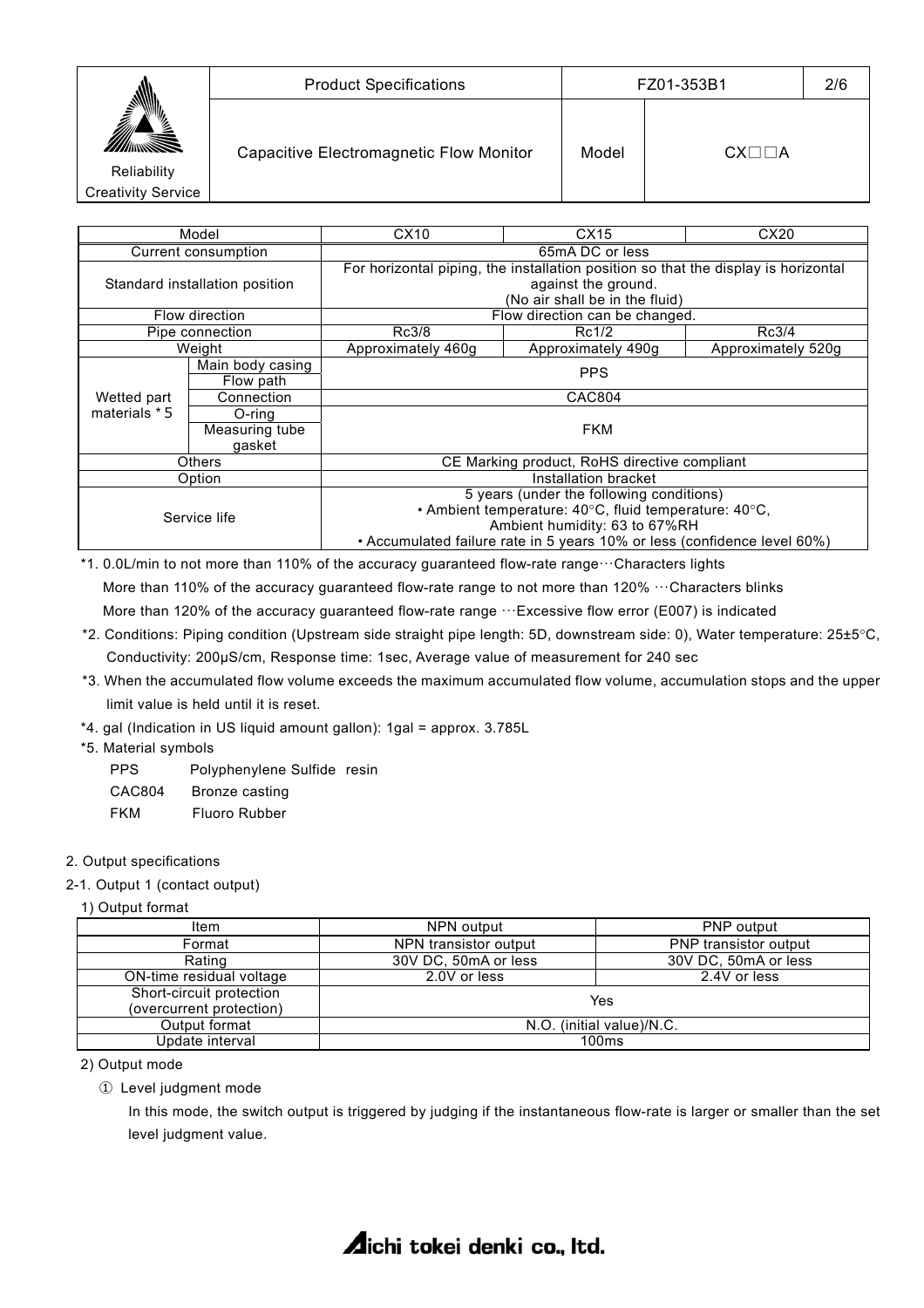|                                          | <b>Product Specifications</b>           | FZ01-353B1 |                      | 3/6 |
|------------------------------------------|-----------------------------------------|------------|----------------------|-----|
| Reliability<br><b>Creativity Service</b> | Capacitive Electromagnetic Flow Monitor | Model      | $CX\square\square A$ |     |

② Window judgment mode

 In this mode, the switch output is triggered by judging if the instantaneous flow-rate is within or outside the range defined by the set two values.

③ Trip accumulated flow volume output mode (Increment)

In this mode, the trip accumulated flow volume is counted up from "0" and the switch output is triggered when the value reaches the set value.

Resetting the trip accumulated flow volume value cancels the switch output and restores the value to "0".

④ Trip accumulated flow volume output mode (Decrement)

In this mode, the trip accumulated flow volume is counted down from the set value and the switch output is triggered when the value reaches "0."

Resetting the trip accumulated flow volume value cancels the switch output and restores the value to the set value.

⑤ Trip accumulated flow volume pulse output mode

In this mode, a pulse is output each time the fluid flows for a certain volume.

|--|

| Pulse unit          | Pulse width | Nominal diameter |     |     |
|---------------------|-------------|------------------|-----|-----|
| $[L/P]$ , $[gal/P]$ | [ms]        | 10A              | 15A | 20A |
| 0.01                | 10±5        | 0                |     |     |
| 0.1                 |             |                  | ⊚   | ⊚   |
| 0.2                 |             |                  |     |     |
|                     | 50±5        |                  |     |     |
| 10                  |             |                  |     |     |

◎: Initial setting, ○: Selectable setting to change the setting

⑥ Alarm output

 Alarm is output when an error in "3. Alarm judgment items", except "Reverse flow detection", has been detected. Alarm Judgment Items" has been detected. Alarm output is automatically canceled when the error has been resolved.

## 2-2. Output 2 (Select analog output or switch input)

■Output format Analog output

| Item                     | Voltage output                              | Current output                                                                                                                            |
|--------------------------|---------------------------------------------|-------------------------------------------------------------------------------------------------------------------------------------------|
| Format                   | 1 to 5V DC                                  | 4 to 20mA DC                                                                                                                              |
| Load impedance           | $500\Omega$ or less<br>50k $\Omega$ or more |                                                                                                                                           |
| Free scale function      |                                             | Yes<br>Selectable within the range of 10 to 100% of the maximum value of the accuracy<br>guaranteed flow-rate range to change the setting |
| Short-circuit protection | Yes                                         | No                                                                                                                                        |
| Update interval          |                                             | 100ms                                                                                                                                     |

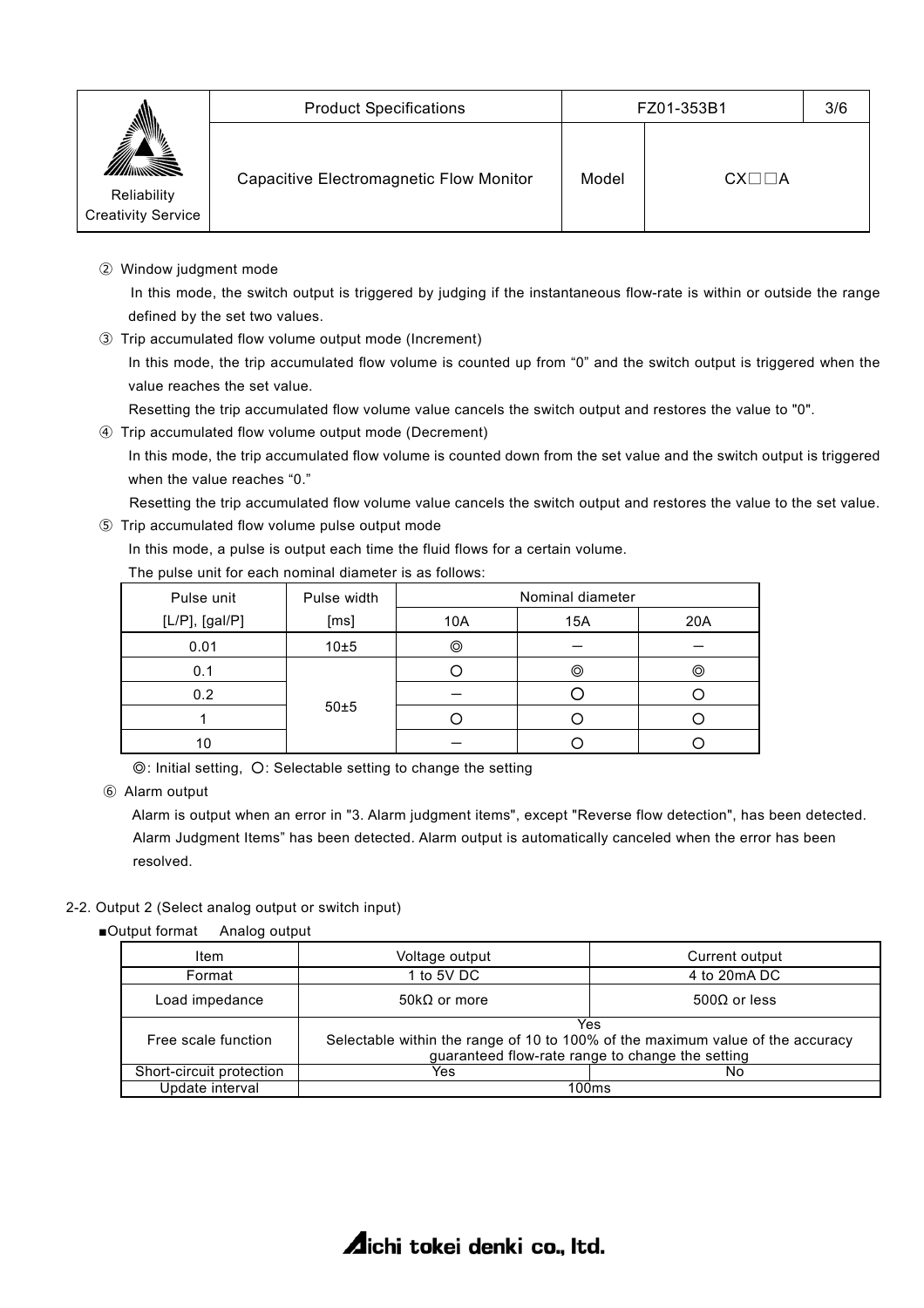|                                                | <b>Product Specifications</b>           | FZ01-353B1 |                      | 4/6 |
|------------------------------------------------|-----------------------------------------|------------|----------------------|-----|
| ⊻ٍ<br>Reliability<br><b>Creativity Service</b> | Capacitive Electromagnetic Flow Monitor | Model      | $CX\square\square A$ |     |

## ■Input format Switch input

When the input has turned on, the following actions are triggered depending on the setting.

① Remote zero adjustment, ② Resetting of trip accumulated flow volume value

| Item                  | <b>NPN</b>     |
|-----------------------|----------------|
| Input time            | 20ms or more   |
| Short-circuit current | Approx. 2mA DC |

#### 2-3. Pin assignment on the main body side

| Connector | Pin assignment | Description                                               |
|-----------|----------------|-----------------------------------------------------------|
|           |                | Power supply 24V DC                                       |
|           |                | Output 2: Analog output (voltage/current) or switch input |
|           |                | Power supply GND                                          |
|           |                | Output 1: Switch output (NPN/PNP)                         |

#### 3. Alarm judgment items

| Error item                              | Error code       | Description                                                                                                                                                                    |  |  |
|-----------------------------------------|------------------|--------------------------------------------------------------------------------------------------------------------------------------------------------------------------------|--|--|
| Low power supply voltage<br>detection   | No.              | Detects that the power supply voltage has dropped low.<br>Measurement stops when the error occurs. LCD turns off.                                                              |  |  |
| Memory Error detection                  | E002             | Detects a memory data error.<br>Measurement stops when the error occurs.                                                                                                       |  |  |
| <b>Excitation Error detection</b>       | E003             | Detect that electric current does not flow through the excitation coil<br>correctly. Measurement stops when the error occurs.                                                  |  |  |
| Overcurrent detection                   | E004             | Detects that the overcurrent protection function of the switch output<br>has been triggered.<br>Measurement stops when the error occurs.                                       |  |  |
| Excessive Fluid Noise<br>detection      | F <sub>005</sub> | Detect that correct fluid measurement is not possible because<br>abnormal electric current is flowing through the fluid to be measured,<br>air is contained in the fluid, etc. |  |  |
| Reverse Flow detection                  | F006             | Detect that reverse flow, which is over the low flow cutoff flow-rate, is<br>flowing.                                                                                          |  |  |
| <b>Excessive Flow Rate</b><br>detection | E007             | Detect that excessive flow (120% of the maximum flow-rate of the<br>accuracy guaranteed flow-rate range) is flowing.                                                           |  |  |

4. Other Functions

1) Parallel mode

When multiple units are installed in parallel, be sure to separate two adjacent units by 1mm or more. Ensure that units set to the Standard frequency mode and Parallel mode are installed alternately. Choose the Standard frequency mode or Parallel mode in the Function mode.

2) Auto zero adjustment

 The flow rate at the timing when the configuration button is pressed is set as the zero point. Or, the flow rate at the timing of external switch input is pressed is set as the zero point.

3) Memory backup

 When the setting values are changed, the latest values are saved in the memory. Accumulated values are updated to the latest values in every two minutes.

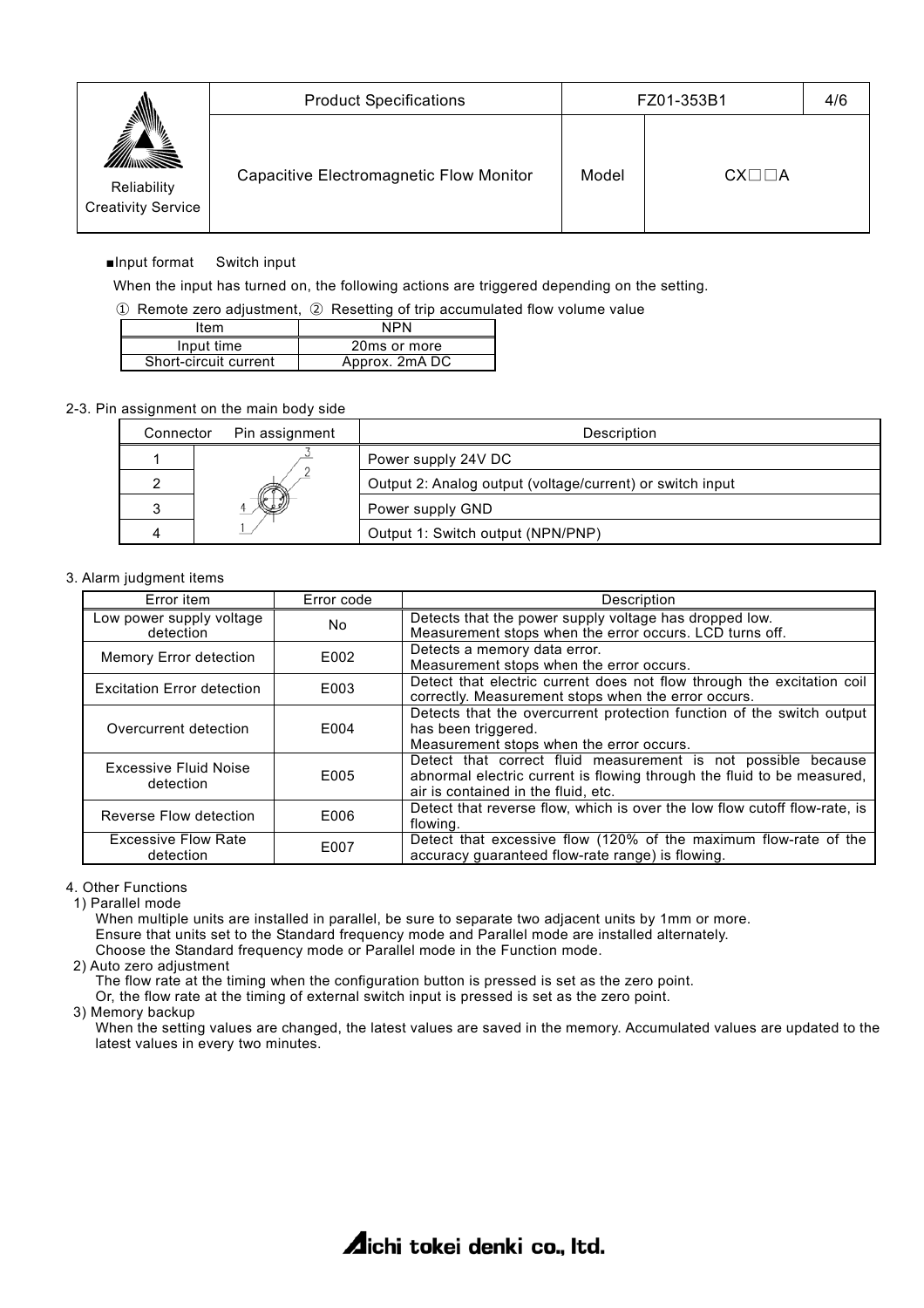|                           | <b>Product Specifications</b>           | FZ01-353B1 |                       | 5/6 |
|---------------------------|-----------------------------------------|------------|-----------------------|-----|
| ⊻ٍ                        | Capacitive Electromagnetic Flow Monitor | Model      | $CX\square \square A$ |     |
| Reliability               |                                         |            |                       |     |
| <b>Creativity Service</b> |                                         |            |                       |     |
|                           |                                         |            |                       |     |

## 5. Items of your designation

| Model                    |                           |               | $\Box$ CX10<br>$\Box$ CX15<br>$\Box$ CX20                       |  |  |
|--------------------------|---------------------------|---------------|-----------------------------------------------------------------|--|--|
| Output<br>specifications | Output format<br>Output 1 |               | $\Box$ NPN output<br>$\square$ PNP output                       |  |  |
|                          | Output 2                  | Output format | Analog output<br>$\Box$ Voltage output<br>$\Box$ Current output |  |  |

## 6. Precautions for handling

Before handling the product, be sure to read the handling manual carefully. And, use the product correctly.

## 6-1. Working environment, fluid to be measured

- (1) Ensure that the wetted parts' materials have corrosion resistance against fluid to be measured.
- (2) The product cannot be used for non-conducting fluid such as purified water, oil, etc.
- (3) Flowing of electric current in the fluid to be measured may leads to incorrect operation.
- (4) Keep the product away from a strong magnetic field or a source of electric noise.
- (5) The product is not explosion-proof specification. Do not use the product in an explosive atmosphere such as flammable gas, etc.
- (6) Avoid installation at a place exposed to direct sunlight and/or rain (Indoor specification).

**Aichi tokei denki co., Itd.**